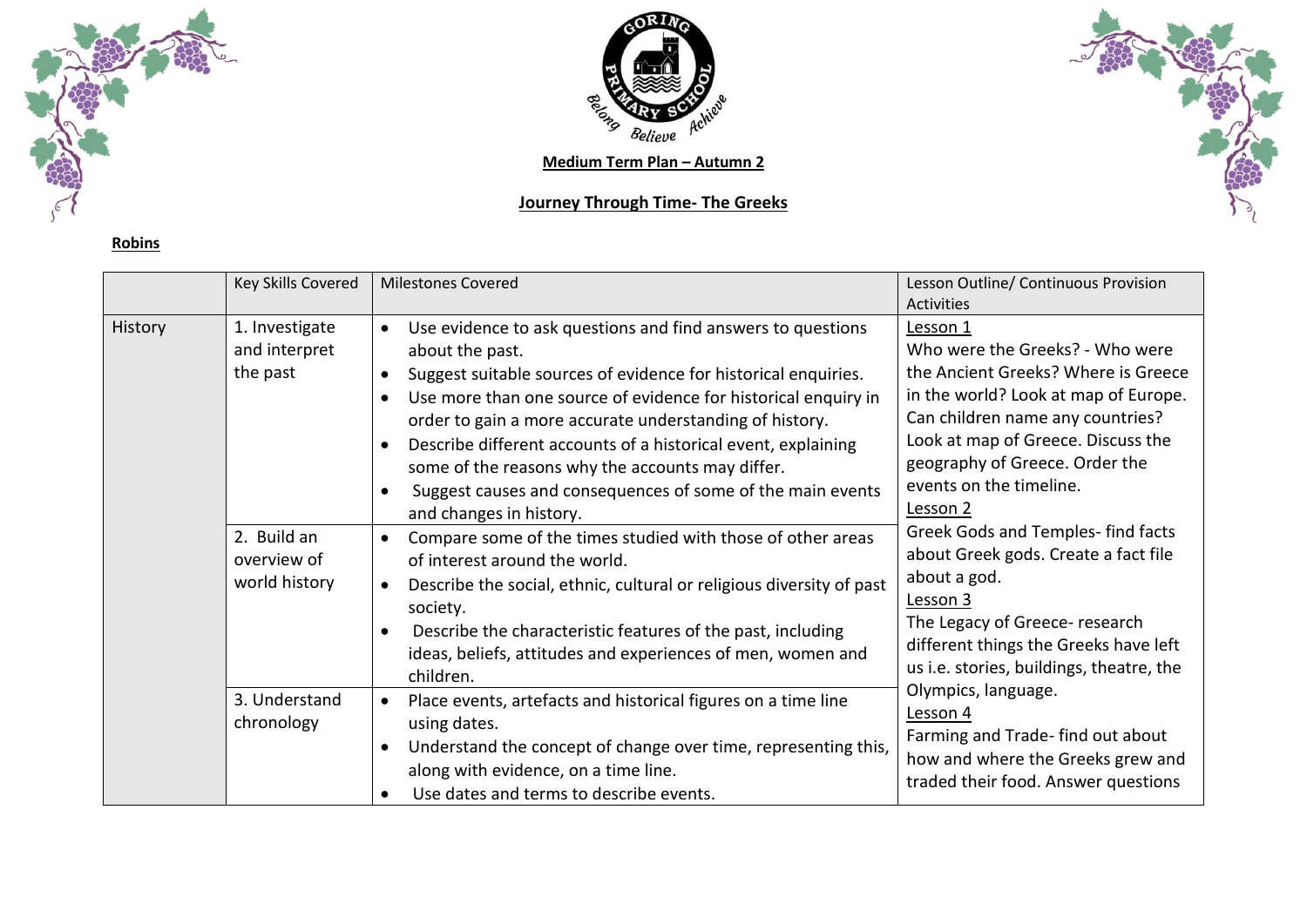|           | 4. Communicate<br>historically                                      | Use appropriate historical vocabulary to communicate,<br>including: dates<br>time period<br>era<br>change<br>chronology.<br>Use literacy, numeracy and computing skills to a good<br>standard in order to communicate information about the past.                                                                                                                                                                                                                                                                                                                                                                                                                                                                                                         | about farming and trade.<br>Lesson 5<br>Everyday Life- create a poster about<br>everyday life in Ancient Greece.<br>Choose one aspect to research.<br>Lesson 6<br>Pots of Evidence- find out about how<br>we know about life in Ancient Greece.<br>Answer questions about archaeology.                                                                                                                                 |
|-----------|---------------------------------------------------------------------|-----------------------------------------------------------------------------------------------------------------------------------------------------------------------------------------------------------------------------------------------------------------------------------------------------------------------------------------------------------------------------------------------------------------------------------------------------------------------------------------------------------------------------------------------------------------------------------------------------------------------------------------------------------------------------------------------------------------------------------------------------------|------------------------------------------------------------------------------------------------------------------------------------------------------------------------------------------------------------------------------------------------------------------------------------------------------------------------------------------------------------------------------------------------------------------------|
| Geography | Investigate<br>1.<br>places                                         | Ask and answer geographical questions about the physical and<br>$\bullet$<br>human characteristics of a location.<br>Use maps, atlases, globes and digital/computer mapping to<br>locate countries and describe features.<br>Use a range of resources to identify the key physical and<br>human features of a location.<br>Name and locate counties and cities of the United Kingdom,<br>geographical regions and their identifying human and physical<br>characteristics, including hills, mountains, cities, rivers, key<br>topographical features and land-use patterns; and understand<br>how some of these aspects have changed over time.<br>Name and locate the countries of Europe and identify their<br>main physical and human characteristics. | Lesson 1 Who were the Greeks? -<br>Who were the Ancient Greeks?<br>Where is Greece in the world? Look<br>at map of Europe. Can children name<br>any countries? Look at map of<br>Greece. Discuss the geography of<br>Greece. Order the events on the<br>timeline.<br>Lesson 4 Farming and Trade-find out<br>about how and where the Greeks<br>grew and traded their food. Answer<br>questions about farming and trade. |
|           | 2.<br>Investigate<br>patterns<br>Communicate<br>3.<br>geographicall | Describe geographical similarities and differences between<br>countries.<br>$\bullet$<br>Describe key aspects of:<br>physical geography, including: rivers, mountains, volcanoes and<br>earthquakes and the water cycle.<br>human geography, including: settlements and land use.                                                                                                                                                                                                                                                                                                                                                                                                                                                                         |                                                                                                                                                                                                                                                                                                                                                                                                                        |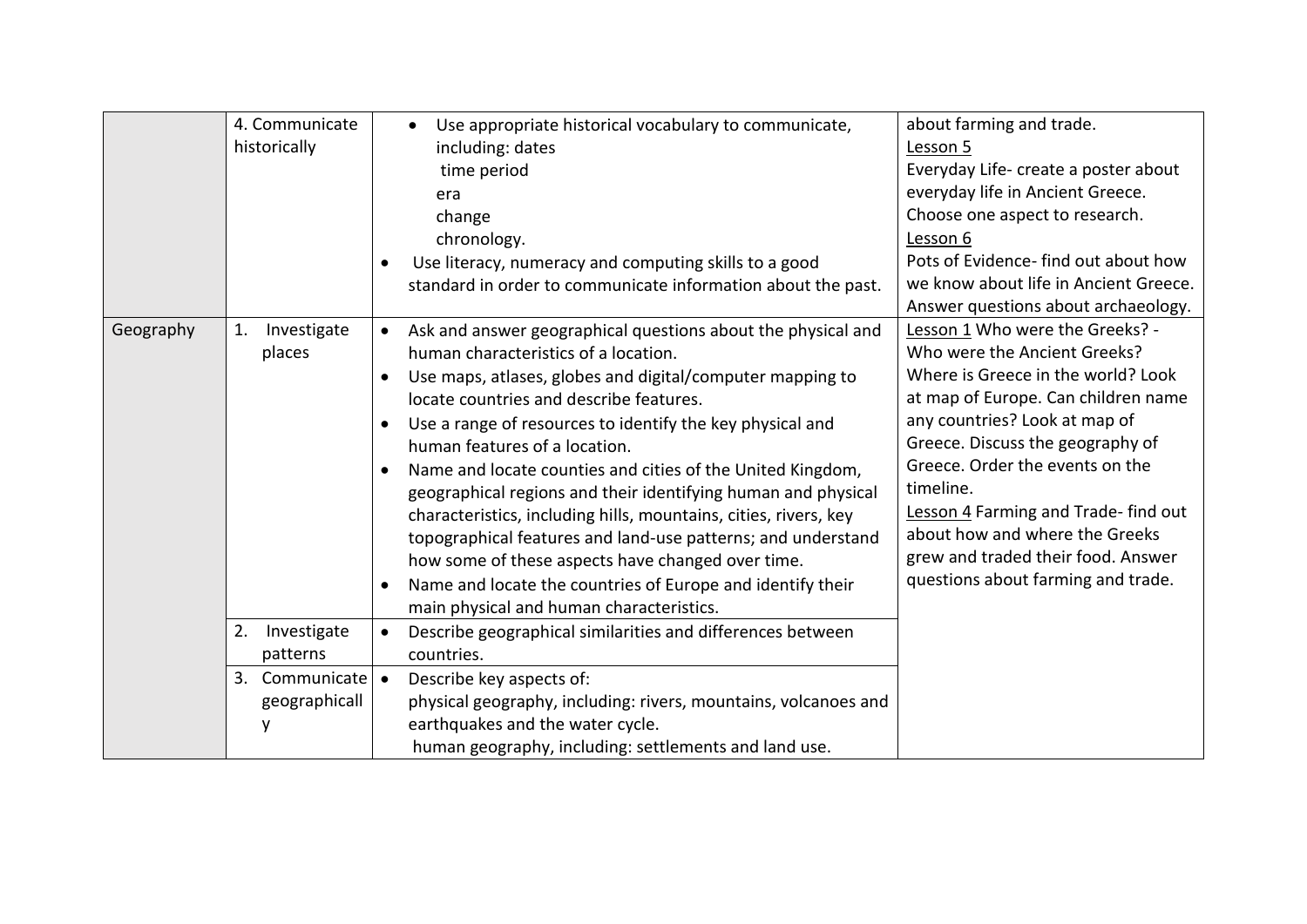| Art & Design | Develop<br>1.<br>ideas<br>2. Master<br>techniques | Develop ideas from starting points throughout the curriculum.<br>$\bullet$<br>Collect information, sketches and resources.<br>Adapt and refine ideas as they progress.<br>Explore ideas in a variety of ways.<br>Comment on artworks using visual language.<br>Collage<br>Select and arrange materials for a striking effect.<br>Ensure work is precise.<br>Use coiling, overlapping, tessellation, mosaic and montage.<br>Sculpture<br>Create and combine shapes to create recognisable forms (e.g.<br>shapes made from nets or solid materials).<br>Include texture that conveys feelings, expression or<br>movement.<br>Use clay and other mouldable materials.<br>٠<br>Add materials to provide interesting detail.<br>Print<br>Use layers of two or more colours.<br>Replicate patterns observed in natural or built environments.<br>Make precise repeating patterns. | Lesson 1<br>Greek Coins-Look at examples of<br>Greek coins. Use stencils to draw out<br>parts of the coins. Cut out and stick<br>on circular coin background. Add in<br>Greek letters.<br>Lesson 2<br>Medusa masks and prints- Draw<br>round and cut out mask template,<br>add snakes for hair and eye/mouth<br>details. Use Presprint to draw a<br>Medusa face. Print onto green card.<br>Lesson 3<br>Greek patterns- colour card with wax<br>crayons. Use black acrylic paint to<br>paint over the top, draw Greek<br>patterns into the acrylic paint to<br>reveal the wax.<br>Lesson 4<br>Olympic wreaths- cut out the middle |
|--------------|---------------------------------------------------|-----------------------------------------------------------------------------------------------------------------------------------------------------------------------------------------------------------------------------------------------------------------------------------------------------------------------------------------------------------------------------------------------------------------------------------------------------------------------------------------------------------------------------------------------------------------------------------------------------------------------------------------------------------------------------------------------------------------------------------------------------------------------------------------------------------------------------------------------------------------------------|----------------------------------------------------------------------------------------------------------------------------------------------------------------------------------------------------------------------------------------------------------------------------------------------------------------------------------------------------------------------------------------------------------------------------------------------------------------------------------------------------------------------------------------------------------------------------------------------------------------------------------|
|              | 3. Take<br>inspiration<br>from the<br>greats      | Replicate some of the techniques used by notable artists,<br>artisans and designers.<br>Create original pieces that are influenced by studies of others.                                                                                                                                                                                                                                                                                                                                                                                                                                                                                                                                                                                                                                                                                                                    | of a paper plate. Draw round green<br>card to make leaves. Overlap leaves<br>around the edge of the plate.<br>Lesson 5<br>Greek theatre masks- look at<br>different types of theatre masks. Use<br>white paper to create a mask. Or<br>create a mask from clay.<br>Lesson 6<br>Greek pots- draw examples of Greek                                                                                                                                                                                                                                                                                                                |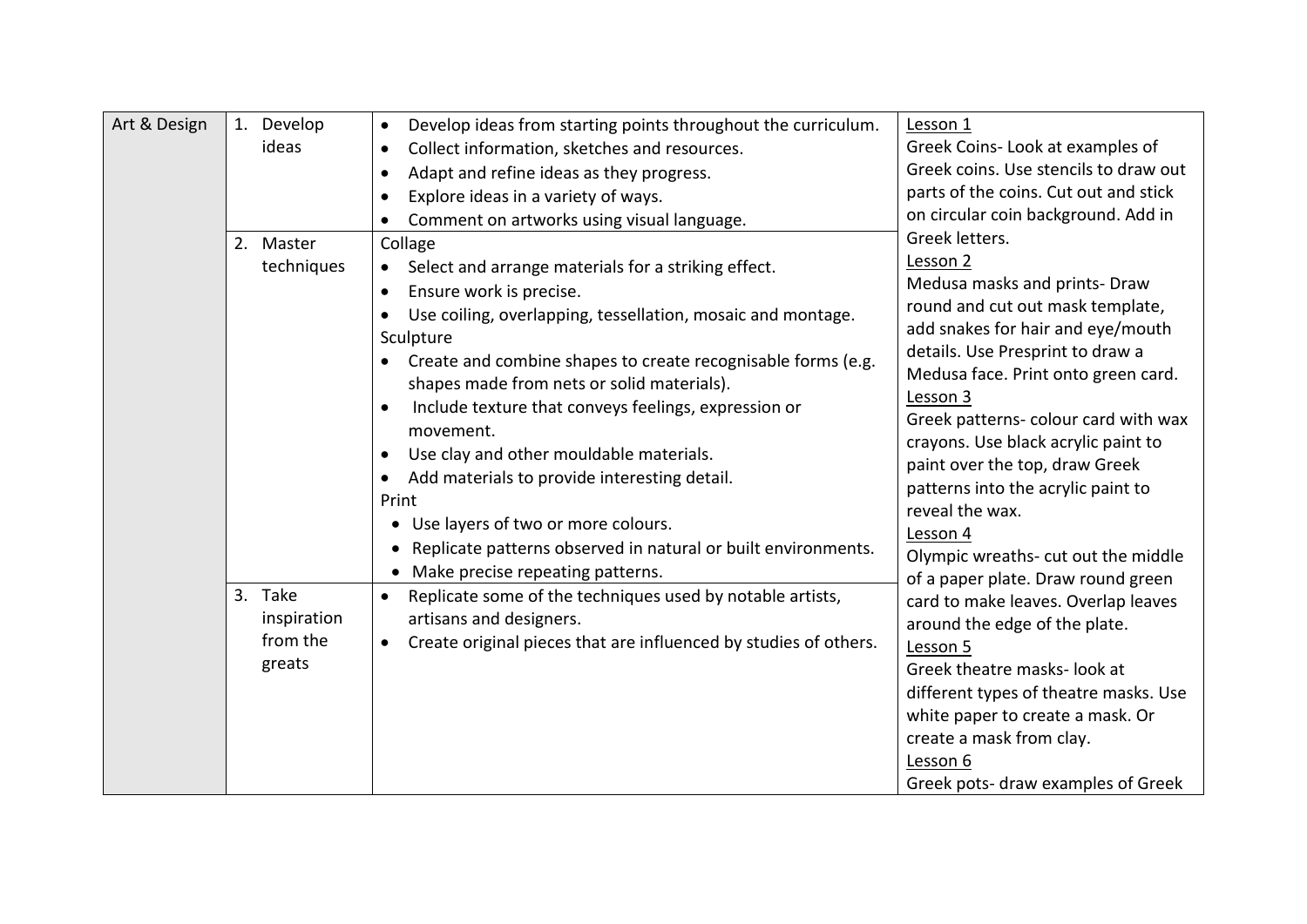|                                                                 |                                                                                                                                                                                                                                                                                                                                                                                                                                                                           | pottery and colour in with black pen.<br>Add Greek patterns.<br>Heracles zig zag book.                                                                   |
|-----------------------------------------------------------------|---------------------------------------------------------------------------------------------------------------------------------------------------------------------------------------------------------------------------------------------------------------------------------------------------------------------------------------------------------------------------------------------------------------------------------------------------------------------------|----------------------------------------------------------------------------------------------------------------------------------------------------------|
| Design &<br>1.<br>Master<br>Technology<br>practical<br>skills   | Cut materials accurately and safely by selecting appropriate<br>$\bullet$<br>tools.<br>Measure and mark out to the nearest millimetre.<br>Apply appropriate cutting and shaping techniques that include<br>cuts within the perimeter of the material (such as slots or cut<br>outs).<br>Select appropriate joining techniques.<br>Choose suitable techniques to construct products or to repair<br>items.<br>Strengthen materials using suitable techniques.<br>$\bullet$ | Plan, design and make a photo frame<br>as a present for someone. Use<br>cutting, measuring, joining and<br>decorating techniques. (4/5<br>lessons/hours) |
| 2. Design,<br>make,<br>evaluate and<br>improve.                 | Design with purpose by identifying opportunities to design.<br>$\bullet$<br>Make products by working efficiently (such as by carefully<br>selecting materials).<br>Refine work and techniques as work progresses, continually<br>$\bullet$<br>evaluating the product design.                                                                                                                                                                                              |                                                                                                                                                          |
| 3. Take<br>inspiration<br>from design<br>throughout<br>history. | Identify some of the great designers in all of the areas of study<br>$\bullet$<br>(including pioneers in horticultural techniques) to generate<br>ideas for designs.<br>Improve upon existing designs, giving reasons for choices.                                                                                                                                                                                                                                        |                                                                                                                                                          |
| Enrichment<br>Opportunities                                     |                                                                                                                                                                                                                                                                                                                                                                                                                                                                           |                                                                                                                                                          |

|         | <b>Key Skills</b> | <b>Milestones Covered</b>                                           | Lesson Outline  |
|---------|-------------------|---------------------------------------------------------------------|-----------------|
| Science | Work              | . Asking relevant questions and using different types of scientific | Rocks and Soils |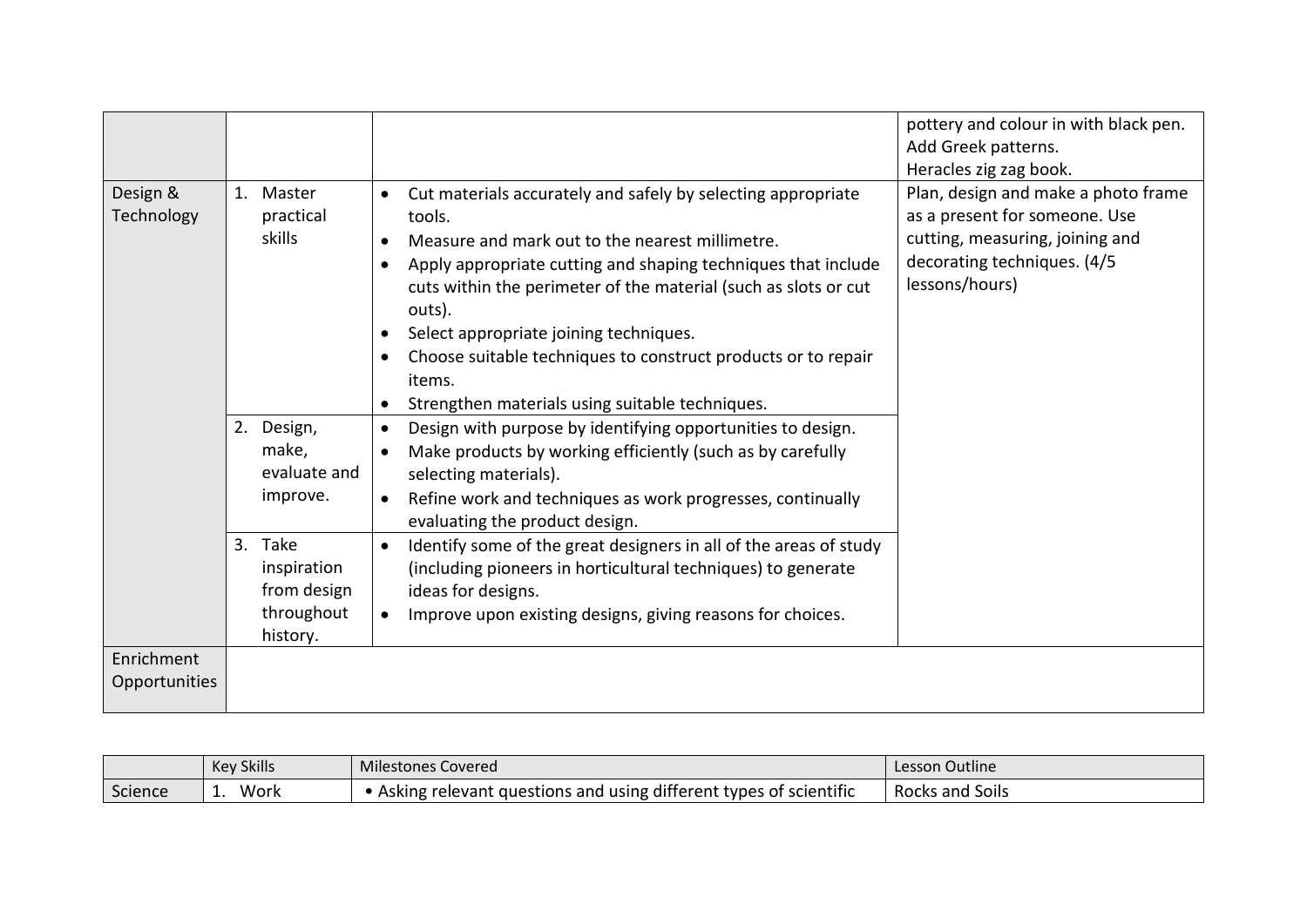|           | scientifically   | enquiries to answer them.                                            | Week 1                                  |
|-----------|------------------|----------------------------------------------------------------------|-----------------------------------------|
|           |                  | • Gathering, recording, classifying and presenting data in a variety | Discover that there is rock beneath you |
|           |                  | of ways to help in answering questions.                              | wherever you are on the Earth and       |
|           |                  | • Identifying differences, similarities or changes related to simple | observe a selection of rocks - their    |
|           |                  | scientific ideas and processes.                                      | similarities and differences.           |
|           |                  | • Making systematic and careful observations and, where              | Week 2                                  |
|           |                  | appropriate, taking accurate measurements using standard units,      | Compare two rocks and investigate       |
|           |                  | using a range of equipment.                                          | some of their properties (including     |
|           |                  | • Recording findings using simple scientific language, drawings,     | permeability and the Mohs scale).       |
|           |                  | labelled diagrams, keys, bar charts, and tables.                     | Week 3                                  |
|           |                  | • Reporting on findings from enquiries, including oral and written   | Discover the three main types of rocks  |
|           |                  | explanations, displays or presentations of results and conclusions.  | - igneous, metamorphic and              |
|           |                  | • Setting up simple practical enquiries, comparative and fair tests. | sedimentary.                            |
|           |                  | • Using results to draw simple conclusions, make predictions for     | Week 4                                  |
|           |                  | new values, suggest improvements and raise further questions.        | Discover how fossils are made and       |
|           |                  | • Using straightforward scientific evidence to answer questions or   | where we might find them.               |
|           |                  | to support their findings.                                           | Week 5                                  |
|           | 2. Investigating | • Compare and group together different kinds of rocks on the basis   | Investigate what soil is made from and  |
|           | materials        | of their appearance and simple physical properties.                  | discover that there are different types |
|           |                  | • Describe in simple terms how fossils are formed when things that   | of soil.                                |
|           |                  | have lived are trapped within rock.                                  | Week 6                                  |
|           |                  | • Recognise that shadows are formed when the light from a light      | Observe the behaviour of worms and      |
|           |                  | source is blocked by a solid object.                                 | discover how useful they are for        |
|           |                  | . Recognise that soils are made from rocks and organic matter.       | improving the quality of soil.          |
| <b>RE</b> | 1. Understand    | • Present the key teachings and beliefs of a religion.               | What is the Trinity?                    |
|           | beliefs and      |                                                                      | Lesson 1                                |
|           | teachings        | • Refer to religious figures and holy books to explain answers.      | What does water represent?              |
|           | 2. Understand    | • Identify religious artefacts and explain how and why they are      | Lesson 2                                |
|           | practices and    | used.                                                                | What are the similarities and           |
|           | lifestyles       | Describe religious buildings and explain how they are used.          | differences between the paintings of    |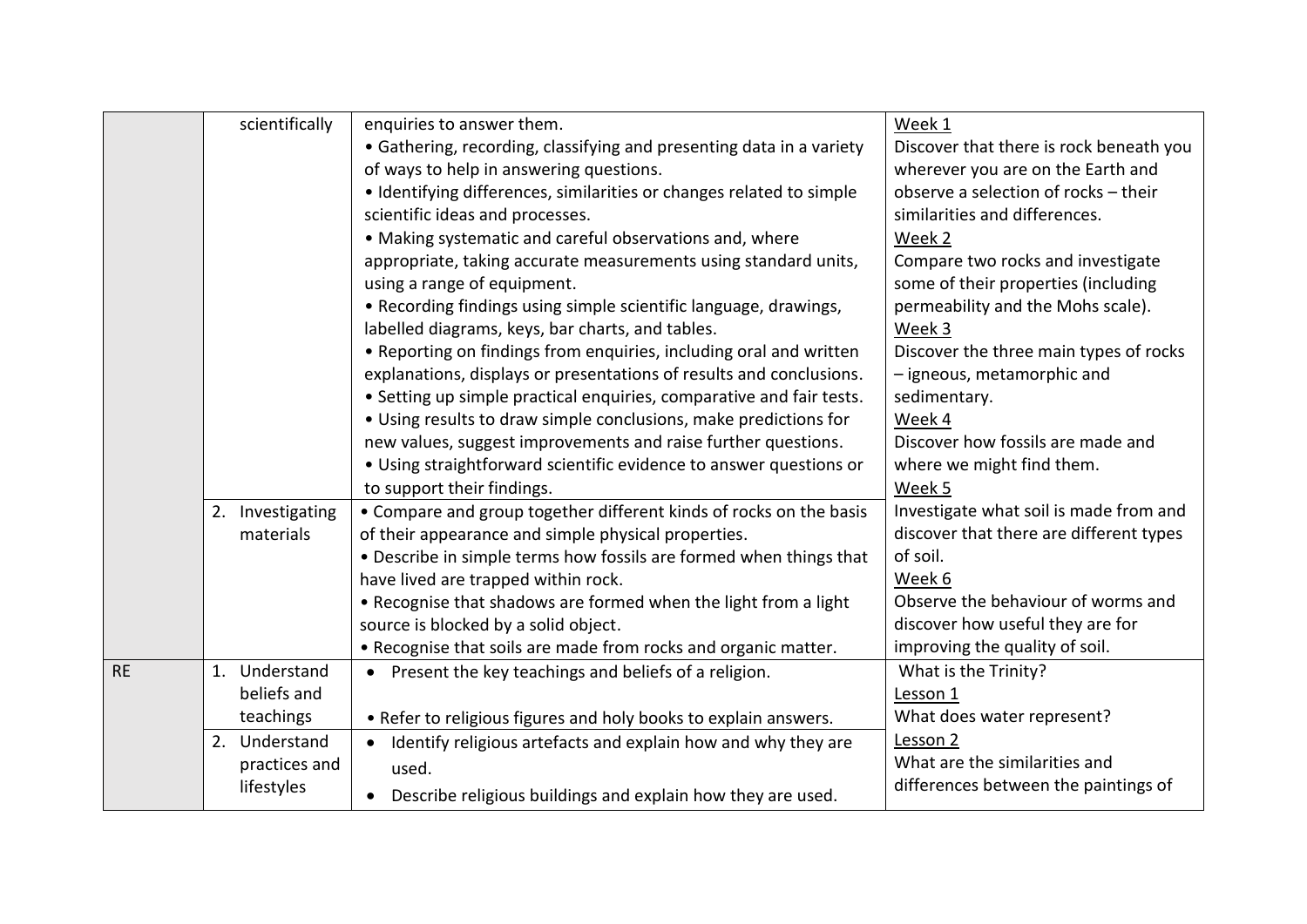|           | 3. Understand<br>how beliefs<br>are conveyed<br>4. Reflect<br>5. Understand<br>values | Explain some of the religious practices of both clerics and<br>$\bullet$<br>individuals.<br>Identify religious symbolism in literature and the arts.<br>$\bullet$<br>Show an understanding that personal experiences and feelings<br>$\bullet$<br>influence attitudes and actions.<br>Give some reasons why religious figures may have acted as they<br>$\bullet$<br>did.<br>Ask questions that have no universally agreed answers.<br>$\bullet$<br>Explain how beliefs about right and wrong affect people's<br>behaviour.<br>Describe how some of the values held by communities or<br>$\bullet$<br>individuals affect behaviour and actions. | the baptism of Jesus by John?<br>Lesson 3<br>What words and images describe the<br>Trinity?<br>Lesson 4<br>What are the words of the Christian<br>baptism ceremony?<br>Lesson 5<br>Do you have to be a Christian to<br>understand the idea of the Trinity?<br>Lesson 6<br>Why is Jesus' birth included in the<br>gospels of Luke and Matthew? |
|-----------|---------------------------------------------------------------------------------------|-------------------------------------------------------------------------------------------------------------------------------------------------------------------------------------------------------------------------------------------------------------------------------------------------------------------------------------------------------------------------------------------------------------------------------------------------------------------------------------------------------------------------------------------------------------------------------------------------------------------------------------------------|-----------------------------------------------------------------------------------------------------------------------------------------------------------------------------------------------------------------------------------------------------------------------------------------------------------------------------------------------|
|           |                                                                                       | Discuss and give opinions on stories involving moral dilemmas.                                                                                                                                                                                                                                                                                                                                                                                                                                                                                                                                                                                  |                                                                                                                                                                                                                                                                                                                                               |
| Computing | 1. Code                                                                               | Use specified screen coordinates to control movement.<br>$\bullet$<br>Set the appearance of objects and create sequences of changes.<br>Create and edit sounds. Control when they are heard, their<br>volume, duration and rests.<br>Control the shade of pens.<br>$\bullet$<br>Specify conditions to trigger events.<br>$\bullet$<br>Use IF THEN conditions to control events or objects.<br>$\bullet$                                                                                                                                                                                                                                         | We are Bug Fixers<br>Lesson 1<br>Fixing 'off by one bugs'<br>Lesson 2<br>Understanding and setting coordinates<br>on paper and in Scratch.<br>Lesson 3<br>Using the arrow keys to move a sprite<br>in different directions.<br>Lesson 4<br>Drawing Shapes.<br>Lesson 5 and 6<br>More Scratch Programming.                                     |
|           | 1. Connect<br>2. Communicate                                                          | • Give examples of the risks posed by online communications.<br>Understand that comments made online that are hurtful or<br>$\bullet$<br>offensive are the same as bullying.<br>Understand how online services work.<br>$\bullet$<br>Use some of the advanced features of applications and devices<br>$\bullet$<br>in order to communicate ideas, work or messages                                                                                                                                                                                                                                                                              |                                                                                                                                                                                                                                                                                                                                               |
|           |                                                                                       | professionally.                                                                                                                                                                                                                                                                                                                                                                                                                                                                                                                                                                                                                                 |                                                                                                                                                                                                                                                                                                                                               |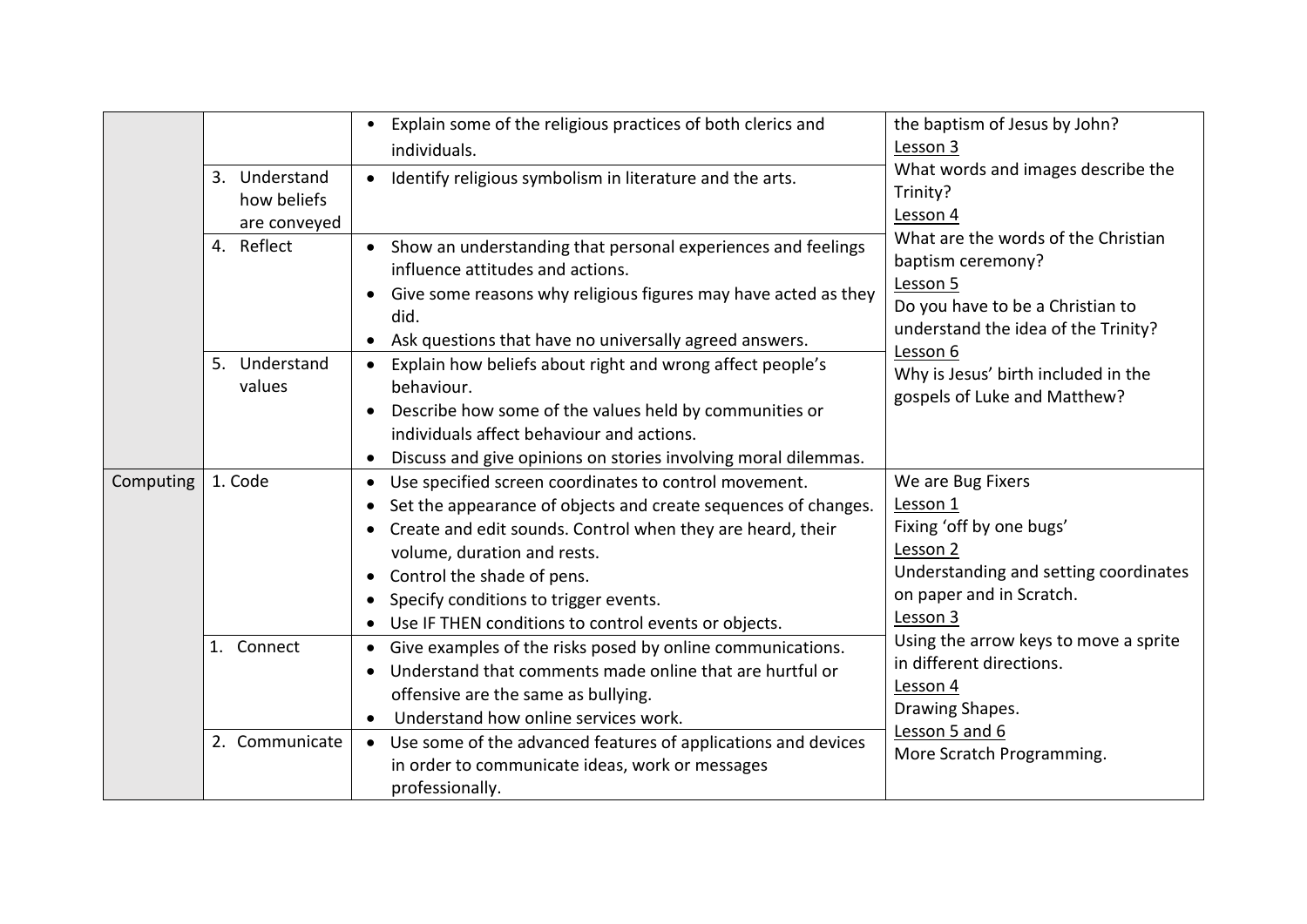|              | 3. Collect                                | $\bullet$                                                                                                                                                                                                                                                                                                                                                                                                                                                                                                                                                                                                                                                                                            |                                                                                                                                                                                                                                                                             |
|--------------|-------------------------------------------|------------------------------------------------------------------------------------------------------------------------------------------------------------------------------------------------------------------------------------------------------------------------------------------------------------------------------------------------------------------------------------------------------------------------------------------------------------------------------------------------------------------------------------------------------------------------------------------------------------------------------------------------------------------------------------------------------|-----------------------------------------------------------------------------------------------------------------------------------------------------------------------------------------------------------------------------------------------------------------------------|
| <b>Music</b> | 1. Perform<br>2. Compose<br>3. Transcribe | Sing from memory with accurate pitch.<br>$\bullet$<br>Sing in tune.<br>$\bullet$<br>Maintain a simple part within a group.<br>Pronounce words within a song clearly.<br>٠<br>Show control of voice.<br>Play notes on an instrument with care so that they are clear.<br>$\bullet$<br>Perform with control and awareness of others.<br>Compose and perform melodic songs.<br>Use sound to create abstract effects.<br>$\bullet$<br>Create repeated patterns with a range of instruments.<br>$\bullet$<br>Create accompaniments for tunes.<br>$\bullet$<br>Choose, order, combine and control sounds to create an effect<br>Devise non-standard symbols to indicate when to play and rest<br>$\bullet$ | Glockenspiel Stage 1<br>Lesson 1<br>Learn to play E and D. Read music.<br>Lesson 2<br>Perform and share.<br>Lesson 3<br>Learn to play C and D. Read music.<br>Lesson 4<br>Learn to play D, E and F.<br>Lesson 5<br>Learn to play C, D, E and F.<br>Lesson 6<br>Composition. |
|              | 4. Describe<br>music                      | Use the terms: duration, timbre, pitch, beat, tempo, texture and<br>$\bullet$<br>use of silence to describe music.<br>Evaluate music using musical vocabulary to identify areas of<br>$\bullet$<br>likes and dislikes.<br>Understand layers of sounds and discuss their effect on mood<br>$\bullet$<br>and feelings.                                                                                                                                                                                                                                                                                                                                                                                 |                                                                                                                                                                                                                                                                             |
| French       | Read fluently<br>1.                       | Read and understand the main points in short written texts.<br>$\bullet$<br>Read short texts independently.<br>$\bullet$<br>Use a translation dictionary or glossary to look up new words.<br>$\bullet$                                                                                                                                                                                                                                                                                                                                                                                                                                                                                              | Lesson 1<br>Say the individual sounds in the words.<br>Repeat the Christmas vocabulary.                                                                                                                                                                                     |
|              | 2. Write<br>imaginatively                 | Write a few short sentences using familiar expressions.<br>$\bullet$<br>Express personal experiences and responses.<br>$\bullet$<br>Write short phrases from memory with spelling that is readily<br>understandable.                                                                                                                                                                                                                                                                                                                                                                                                                                                                                 | Listen and identify the Christmas<br>vocabulary.<br>Lesson 2<br>Name the Christmas vocabulary                                                                                                                                                                               |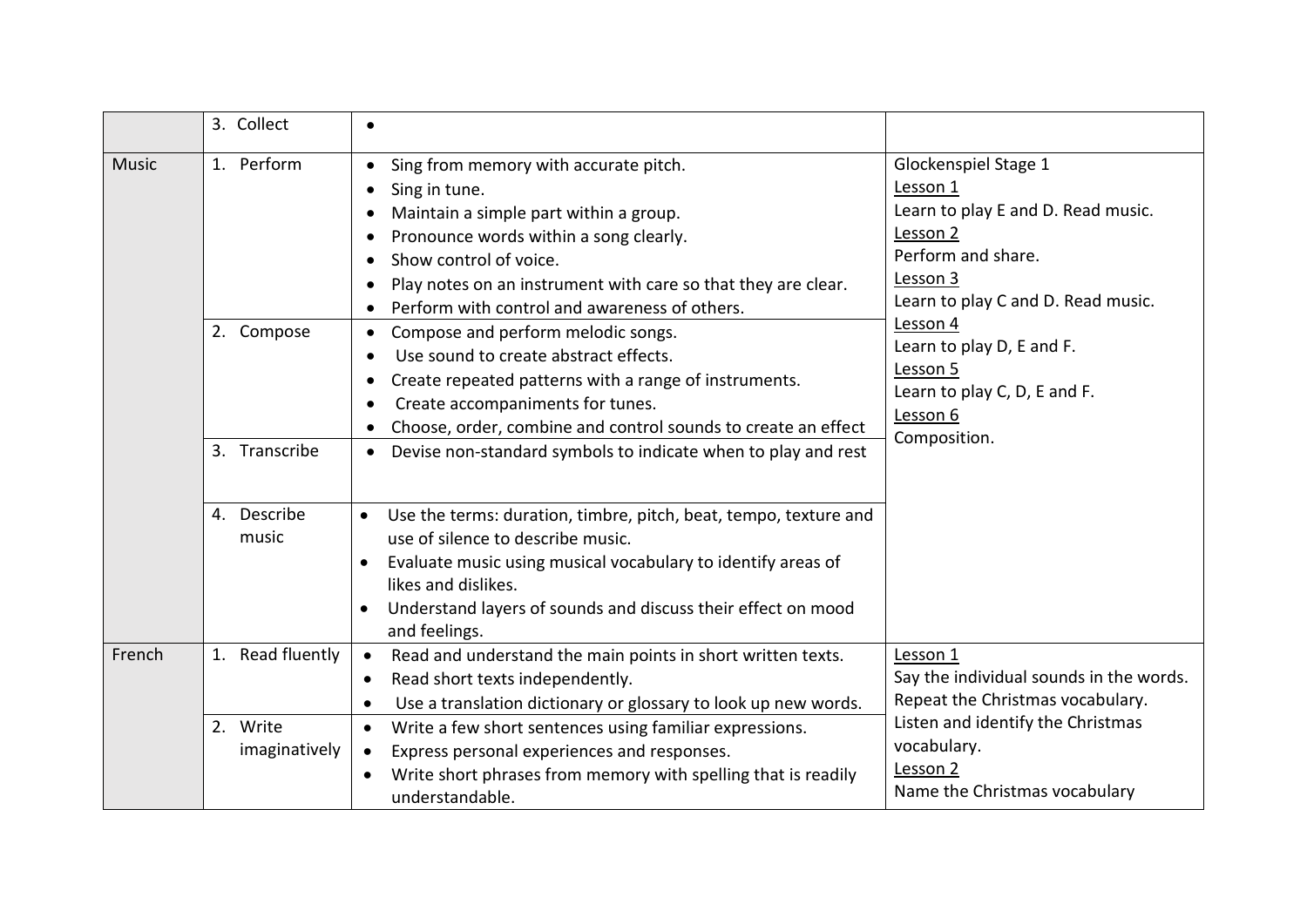|    | 3. Speak<br>confidently<br>4. Understand<br>the culture of<br>the countries<br>in which the<br>language is<br>spoken | Understand the main points from spoken passages.<br>Ask others to repeat words or phrases if necessary.<br>$\bullet$<br>Ask and answer simple questions and talk about interests.<br>Take part in discussions and tasks.<br>$\bullet$<br>Demonstrate a growing vocabulary.<br>Describe with some interesting details some aspects of<br>$\bullet$<br>countries or communities where the language is spoken.<br>Make comparisons between life in countries or communities<br>where the language is spoken and this country. | (some). Say aloud a sentence with<br>voici/et with a list of nouns. Identify<br>the word Père Noël in a story.<br>Lesson 3<br>Name the Christmas vocabulary. Follow<br>a story as it is read. Identify some<br>French traditions for Christmas and<br>New Year celebrations.<br>Lesson 4<br>Name the Christmas vocabulary. Read<br>and identify the words for the<br>Christmas vocabulary and copy<br>correctly.<br>Lesson 5<br>Say bonne année. Say what the<br>tradition of Epiphany is in France. Join<br>in with the actions of a song. Follow a<br>text as it is read.<br>Lesson 6<br>Develop cultural awareness through<br>song and dance. |
|----|----------------------------------------------------------------------------------------------------------------------|----------------------------------------------------------------------------------------------------------------------------------------------------------------------------------------------------------------------------------------------------------------------------------------------------------------------------------------------------------------------------------------------------------------------------------------------------------------------------------------------------------------------------|--------------------------------------------------------------------------------------------------------------------------------------------------------------------------------------------------------------------------------------------------------------------------------------------------------------------------------------------------------------------------------------------------------------------------------------------------------------------------------------------------------------------------------------------------------------------------------------------------------------------------------------------------|
| PE | 1. Develop                                                                                                           | Gymnastics                                                                                                                                                                                                                                                                                                                                                                                                                                                                                                                 | Gymnastics-Shape                                                                                                                                                                                                                                                                                                                                                                                                                                                                                                                                                                                                                                 |
|    | practical                                                                                                            | • Plan, perform and repeat sequences.                                                                                                                                                                                                                                                                                                                                                                                                                                                                                      | Lesson 1                                                                                                                                                                                                                                                                                                                                                                                                                                                                                                                                                                                                                                         |
|    | skills in order                                                                                                      | . Move in a clear, fluent and expressive manner.                                                                                                                                                                                                                                                                                                                                                                                                                                                                           | Static Shapes- To develop flexibility,                                                                                                                                                                                                                                                                                                                                                                                                                                                                                                                                                                                                           |
|    | to                                                                                                                   | • Refine movements into sequences.                                                                                                                                                                                                                                                                                                                                                                                                                                                                                         | strength, technique, control and                                                                                                                                                                                                                                                                                                                                                                                                                                                                                                                                                                                                                 |
|    | participate,                                                                                                         | • Show changes of direction, speed and level during a performance.                                                                                                                                                                                                                                                                                                                                                                                                                                                         | balance. I can perform static body                                                                                                                                                                                                                                                                                                                                                                                                                                                                                                                                                                                                               |
|    | compete and                                                                                                          | • Travel in a variety of ways, including flight, by transferring weight                                                                                                                                                                                                                                                                                                                                                                                                                                                    | shapes                                                                                                                                                                                                                                                                                                                                                                                                                                                                                                                                                                                                                                           |
|    | lead a                                                                                                               | to generate power in movements.                                                                                                                                                                                                                                                                                                                                                                                                                                                                                            | Lesson 2                                                                                                                                                                                                                                                                                                                                                                                                                                                                                                                                                                                                                                         |
|    | healthy                                                                                                              | • Show a kinesthetic sense in order to improve the placement and                                                                                                                                                                                                                                                                                                                                                                                                                                                           | Shapes in the Air- To develop flexibility,                                                                                                                                                                                                                                                                                                                                                                                                                                                                                                                                                                                                       |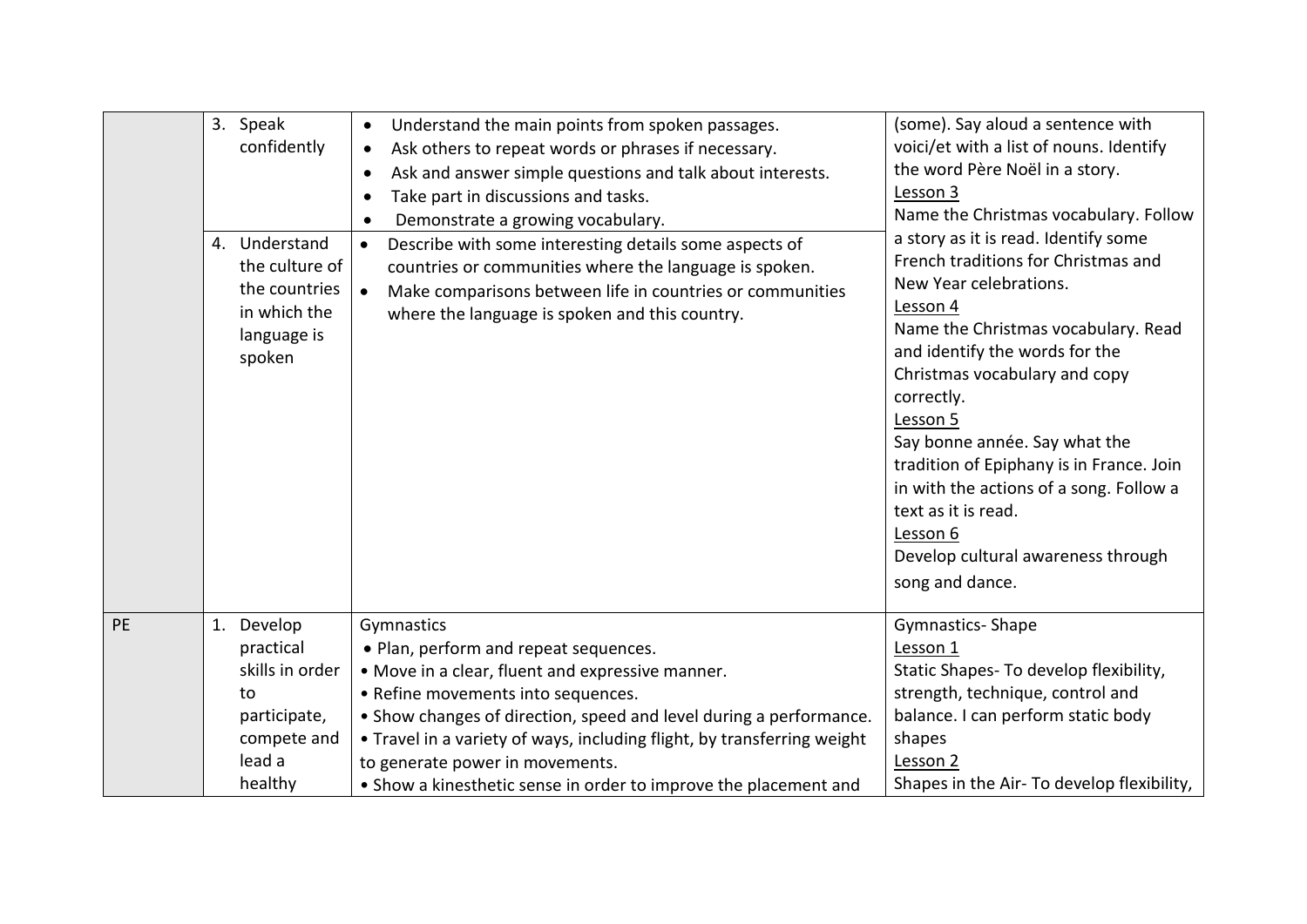| lifestyle. | alignment of body parts (e.g. in balances experiment to find out     | strength, technique, control and          |
|------------|----------------------------------------------------------------------|-------------------------------------------|
|            | how to get the centre of gravity successfully over base and organise | balance. To use running, jumping,         |
|            | body parts to create an interesting body shape).                     | throwing and catching in isolation and    |
|            | • Swing and hang from equipment safely (using hands).                | in combination. I can make body           |
|            | Games (Hockey)                                                       | shapes in the air.                        |
|            | • Throw and catch with control and accuracy.                         | Lesson 3                                  |
|            | • Strike a ball and field with control.                              | Beanbags and Balls- To develop            |
|            | • Choose appropriate tactics to cause problems for the opposition.   | flexibility, strength, technique, control |
|            | • Follow the rules of the game and play fairly.                      | and balance. To use running, jumping,     |
|            | • Maintain possession of a ball (with, e.g. feet, a hockey stick or  | throwing and catching in isolation and    |
|            | hands).                                                              | in combination. I can carry out           |
|            | • Pass to team mates at appropriate times.                           | rhythmic gymnastics moves.                |
|            | • Lead others and act as a respectful team member.                   | Lesson 4                                  |
|            |                                                                      | Rhythmic Gymnastics- To develop           |
|            |                                                                      | flexibility, strength, technique, control |
|            |                                                                      | and balance. To use running, jumping,     |
|            |                                                                      | throwing and catching in isolation and    |
|            |                                                                      | in combination. I can perform a           |
|            |                                                                      | rhythmic gymnastics routine.              |
|            |                                                                      | Lesson 5                                  |
|            |                                                                      | Symmetry- To develop flexibility,         |
|            |                                                                      | strength, technique, control and          |
|            |                                                                      | balance. I can create symmetrical         |
|            |                                                                      | shapes.                                   |
|            |                                                                      | Lesson 6                                  |
|            |                                                                      | Shape Up- To develop flexibility,         |
|            |                                                                      | strength, technique, control and          |
|            |                                                                      | balance. I can apply the gymnastics       |
|            |                                                                      | skills I have learnt.                     |
|            |                                                                      |                                           |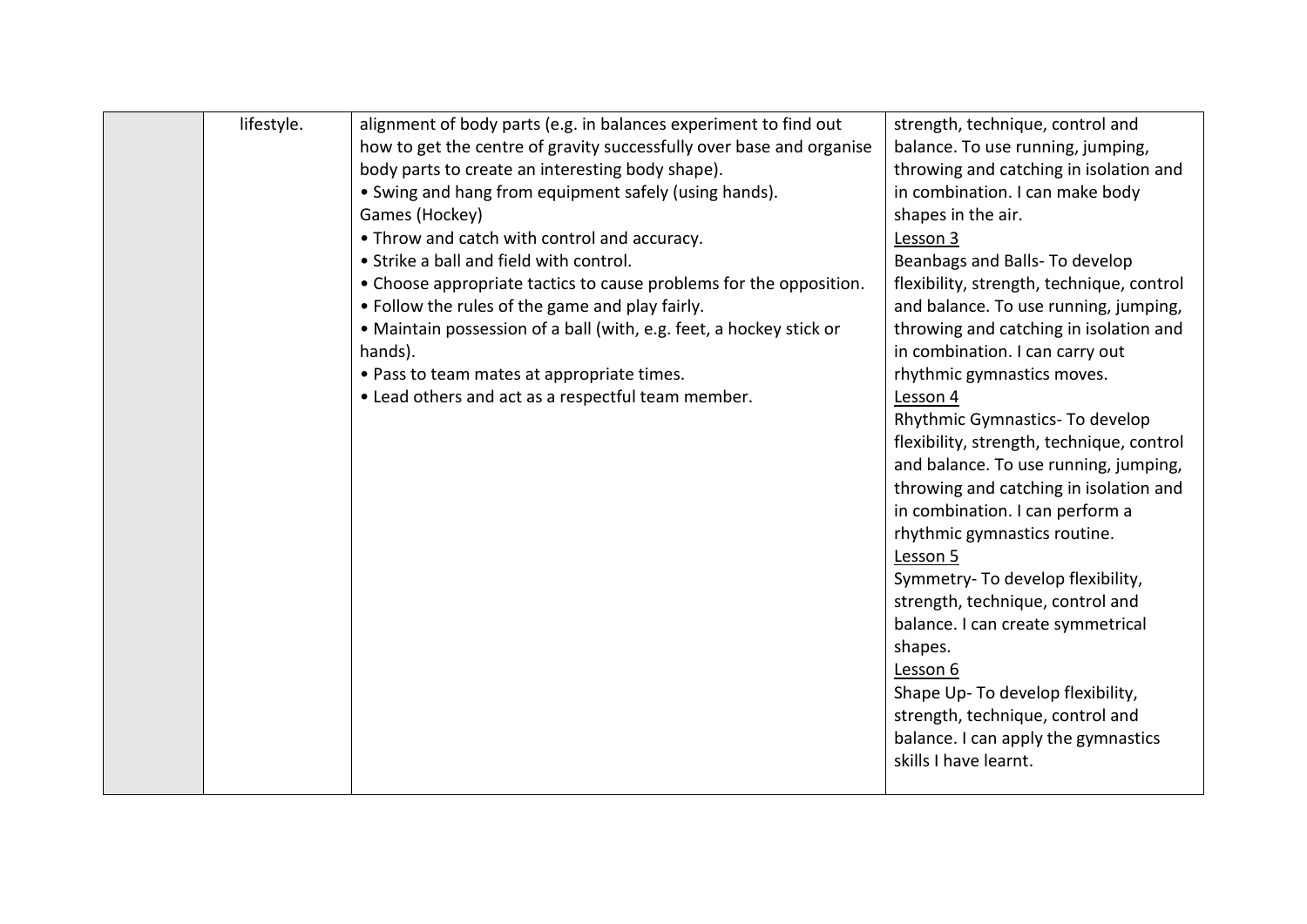|  | Hockey                                    |
|--|-------------------------------------------|
|  | Lesson 1                                  |
|  | Passing and Receiving- To develop         |
|  | flexibility, strength, technique, control |
|  | and balance. To pass and receive the      |
|  | ball.                                     |
|  | Lesson 2                                  |
|  | Moving with the Ball- To develop          |
|  | flexibility, strength, technique, control |
|  | and balance. To dribble with the ball.    |
|  | Lesson 3                                  |
|  | Getting Past a Player- To develop         |
|  | flexibility, strength, technique, control |
|  | and balance. To play competitive          |
|  | games, modified where appropriate         |
|  | and apply basic principles suitable for   |
|  | attacking and defending. To get past an   |
|  | opponent.                                 |
|  | Lesson 4                                  |
|  | Tackling- To develop flexibility,         |
|  | strength, technique, control and          |
|  | balance. To play competitive games,       |
|  | modified where appropriate and apply      |
|  | basic principles suitable for attacking   |
|  | and defending. To tackle an opponent      |
|  | and win the ball back.                    |
|  | Lesson 5                                  |
|  | Hitting and Shooting- To develop          |
|  | flexibility, strength, technique, control |
|  | and balance. To play competitive          |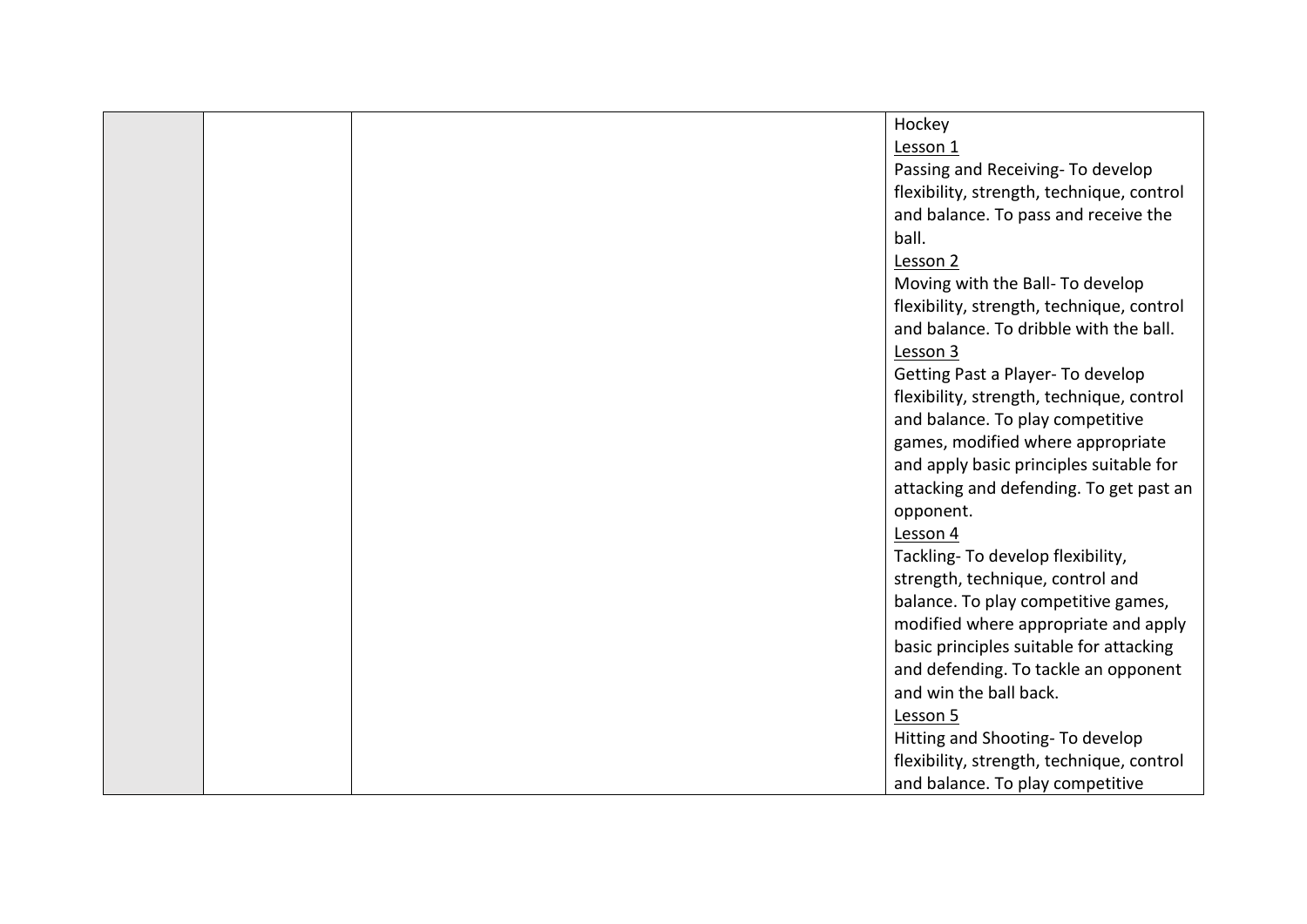|             |                      |                                                                                                                                                                                                                                                                               | games, modified where appropriate<br>and apply basic principles suitable for<br>attacking and defending. To hit the ball.<br>Lesson 6<br>Using Your Skills- To develop flexibility,<br>strength, technique, control and<br>balance. To play competitive games,<br>modified where appropriate and apply<br>basic principles suitable for attacking<br>and defending. To use apply the hockey<br>skills I have learnt. |
|-------------|----------------------|-------------------------------------------------------------------------------------------------------------------------------------------------------------------------------------------------------------------------------------------------------------------------------|----------------------------------------------------------------------------------------------------------------------------------------------------------------------------------------------------------------------------------------------------------------------------------------------------------------------------------------------------------------------------------------------------------------------|
| <b>PSHE</b> | 1. Try new<br>things | • Try new things when encouraged.<br>• Enjoy new experiences.<br>· Join clubs or groups.<br>. Talk about new experiences with others.                                                                                                                                         | Me and My Relationships<br>Lesson 7<br>Thunks- Express opinions and listen to<br>those of others;                                                                                                                                                                                                                                                                                                                    |
|             | 2. Work hard         | • Enjoy working hard in a range of activities.<br>• Reflect on how effort leads to success.<br>. Begin to encourage others to work hard.                                                                                                                                      | Consider others' points of view;<br>Practise explaining the thinking behind<br>their ideas and opinions.                                                                                                                                                                                                                                                                                                             |
|             | 3. Concentrate       | • Focus on activities.<br>• 'Tune out' some distractions.<br>• Search for methods to help with concentration.<br>• Develop areas of deep interest.                                                                                                                            | Lesson 8<br>Friends are Special-Identify qualities of<br>friendship; Suggest reasons why friends<br>sometimes fall out; Rehearse and use,                                                                                                                                                                                                                                                                            |
|             | 4. Push oneself      | . Begin to understand why some activities feel uncomfortable.<br>• Show a willingness to overcome fears.<br>. Push past fears and reflect upon the emotions felt afterwards.<br>· Begin to take encouragement and advice from others.<br>• Keep trying after a first attempt. | now or in the future, skills for making<br>up again.<br><b>Valuing Difference</b><br>Lesson 1<br>Friends and Family- Recognise that                                                                                                                                                                                                                                                                                  |
|             | 5. Imagine           | . Begin to enjoy having new ideas.<br>• Show some enthusiasm for the ideas of others.<br>• Ask some questions in order to develop ideas.                                                                                                                                      | there are many different types of<br>family;<br>Understand what is meant by                                                                                                                                                                                                                                                                                                                                          |